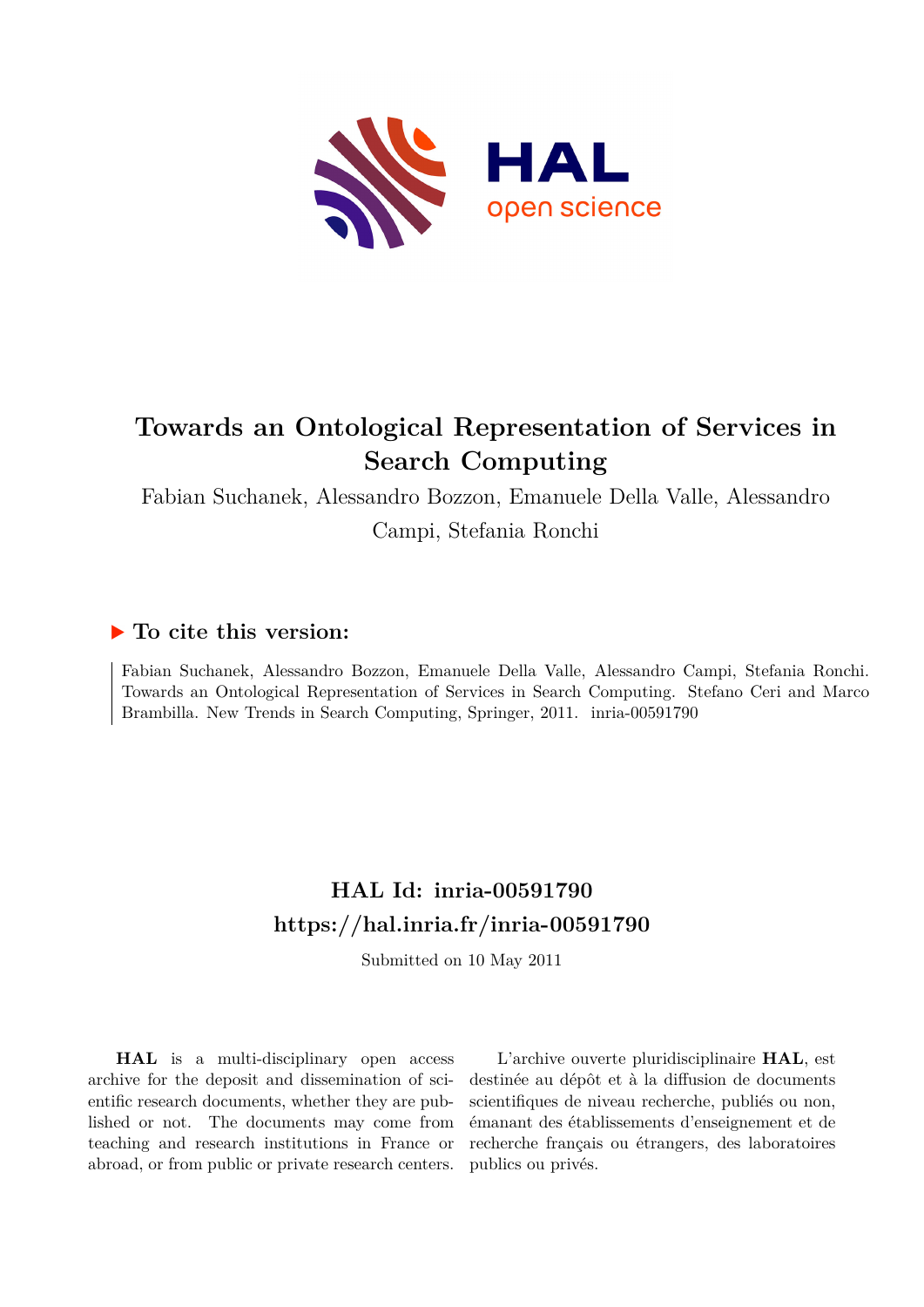# Towards an Ontological Representation of Services in Search Computing

F. Suchanek<sup>1</sup>, A. Bozzon<sup>2</sup>, E. Della Valle<sup>2</sup>, A. Campi<sup>2</sup>, and S. Ronchi<sup>2</sup>

<sup>1</sup> INRIA Saclay, Paris, France<sup>\*\*</sup>

<sup>2</sup> Politecnico di Milano, Dipartimento di Elettronica e Informazione, P.za L. Da Vinci, 32. I-20133 Milano - Italy

Abstract. In the Search Computing project, Web services are modeled by the Semantic Resource Framework (SRF). In this article, we argue that the SRF could benefit from ontological concepts borrowed from the Semantic Web. We first present the knowledge representation used in the Semantic Web, notably in the YAGO ontology [14]. We show how this model is used in the ANGIE system [12] to represent Web Services in conjunction with YAGO. We draw parallels to the Service Mart [3] model used in SeCo. We propose a symbiosis of the two models, discussing the challenges and advantages that come with the integrated model.

### 1 Introduction

The Search Computing project (SeCo) [3] uses the Semantic Resource Framework (SRF) to model Web services. The SRF is a multi-layer model. The higher layers provide an abstract semantic description of the services, building on the notions of Service Marts and Connection Patterns. The lower layers (service interfaces and access patterns) are concerned with the physical properties of the services. Ideally, every service belongs conceptually to a Service Mart. A Service Mart is structurally defined by means of attributes. Two Service Marts can be connected by a Connection Pattern. At the logical level, each Service Mart is associated with one or more access patterns representing the signatures of the service calls. Access patterns contain a subset of the attributes of the Service Mart, which are tagged with either I (input), or O (output). Attributes can also be tagged as R (ranking), to denote attributes that are used for ordering result instances. Ranking is particularly important in SeCo, because it allows mastering the combinatory explosion of multi-domain queries typical in Search Computing.

By design, the creation of a SRF is a bottom-up process, whereby the real world entities modeled by the Service Marts are typically created on the basis of the Web services. In this article, we try to anticipate how SeCo can cope with a large scale deployment scenario with a larger number of administrators and

<sup>\*\*</sup> The work by Fabian Suchanek has been partially funded by the European Research Council under the European Community's Seventh Framework Programme  $(FP7/2007-2013)$  / ERC grant Webdam, agreement 226513. http://webdam.inria.fr/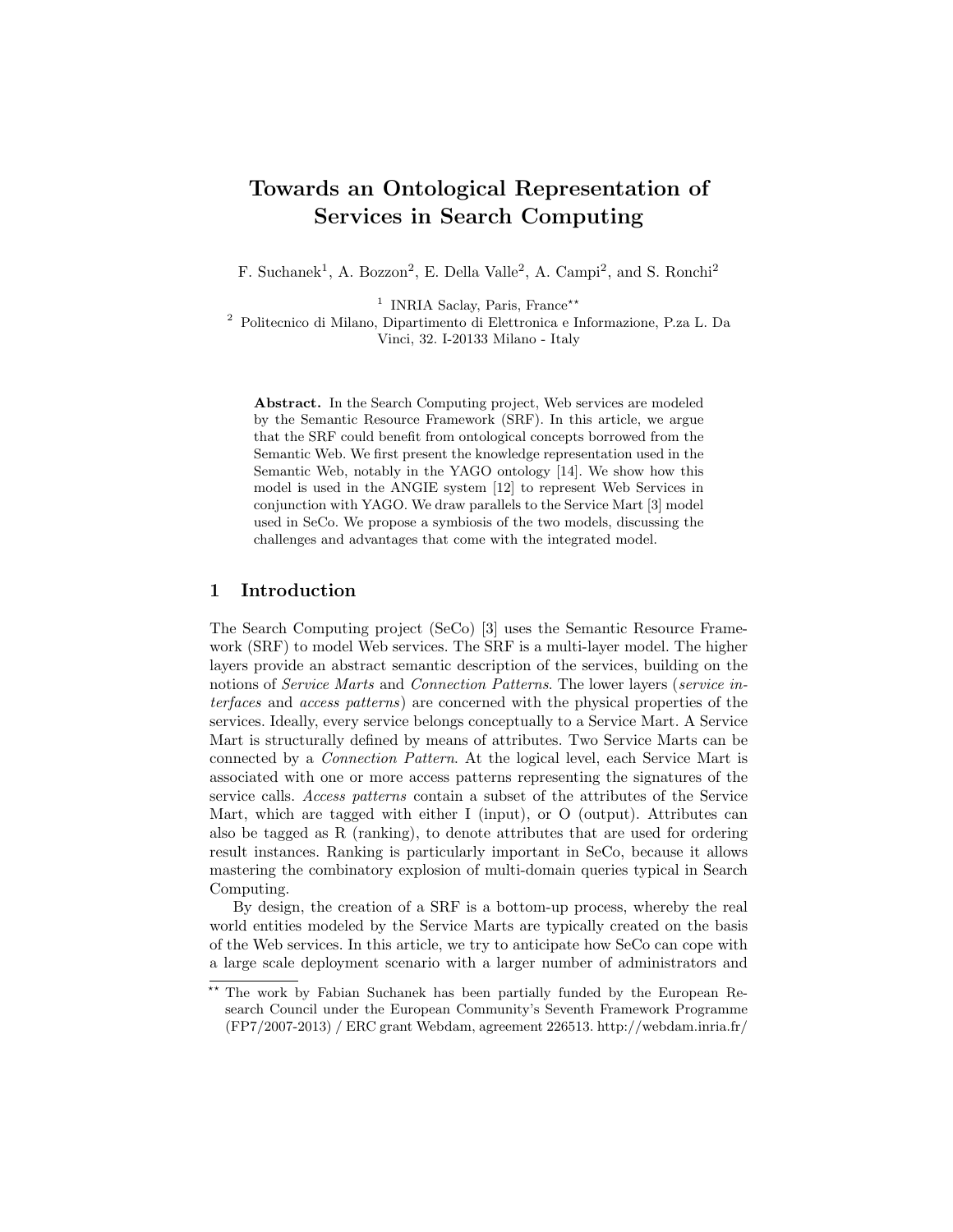services. We argue that, when the complexity of the knowledge represented in a SeCo deployment increases, the SRF model might benefit from adapting ideas from the Semantic Web technologies. Therefore, we propose to substitute the topmost level of the SRF (the service marts) with an ontology. We argue that this will reduce the maintenance effort for a SRF with a large number of data sources, and facilitate the interaction of SeCo with ontology-based systems.

In order to motivate why the SRF model used in SeCo may need to be extended with an ontological representation, we start with a example.

#### 1.1 Motivation

The SRF model leaves room for modeling the same data source in different ways. Assume for example the availability of two search services (Figure 1). The first,  $ws_1$ , exposes information about movies played in theaters located close to a given location. The second service,  $ws_2$ , queries a repository containing information about movies. The access patterns of these two Web Services can be described on the conceptual level of the SRF as two service marts MOVIE and THEATRE (see Figure 2), where the attribute Movie of the service mart THEATRE is linked to the attribute Title of the service mart MOVIE .



Fig. 1. The Access Patterns for  $ws_1$  and  $ws_2$  on the logical level.



Fig. 2. Two service marts for  $ws_1$  and  $ws_2$  on the conceptual level.

Now let's assume the availability of a service  $ws_3$ , which, given a place, searches for all the *actors* that were born there and returns a description of the actor, including the list of the movies he played in (Figure 3).

As we explained in the introduction, ideally, each service belongs to one Service Mart. The service  $ws_3$  does not belong to any of the service marts that have already been defined. Therefore, the SRF administrator is confronted with two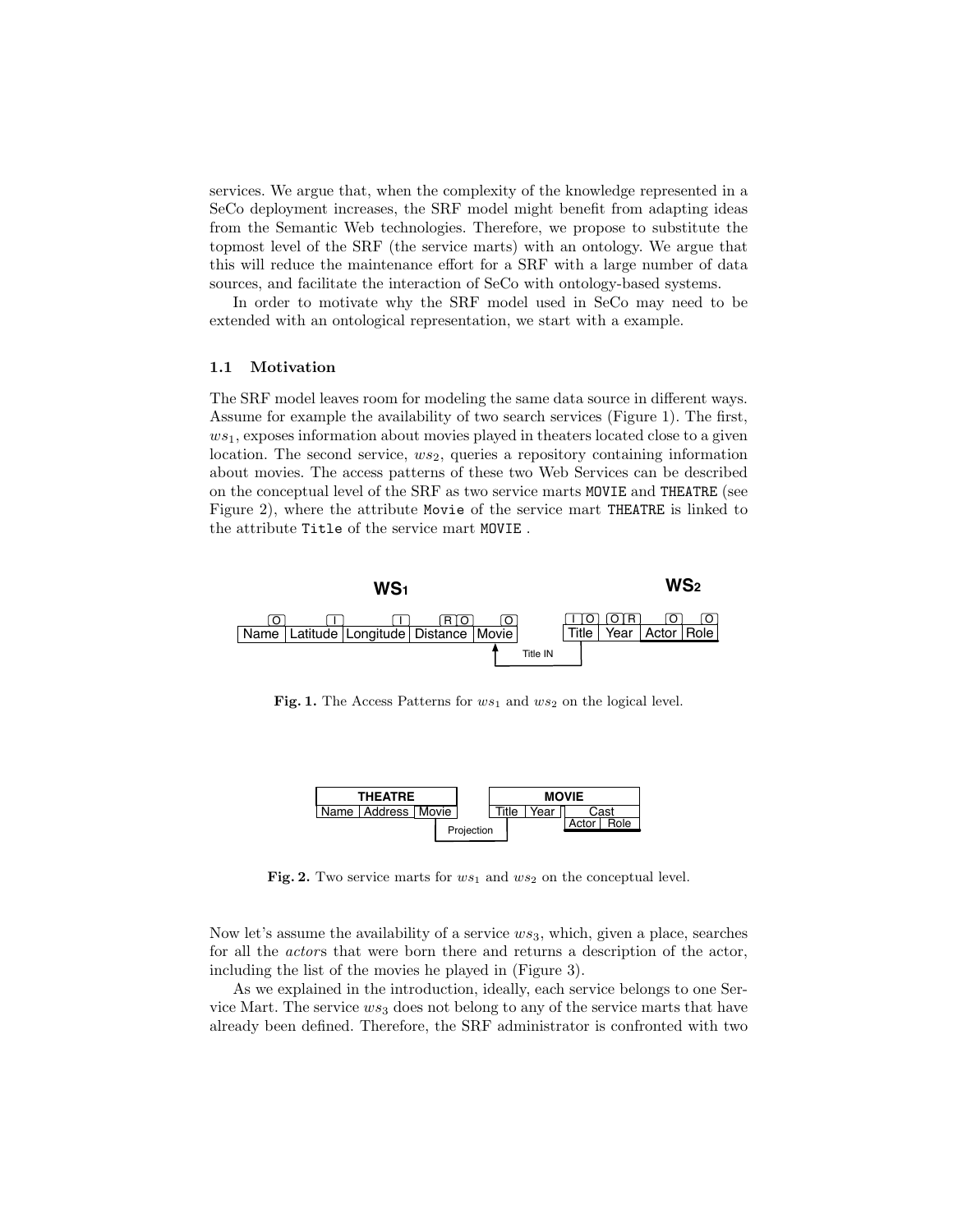| O R |  |                                               |  | $\Box$ $\Box$ $\Box$ |  |  |  | 10 I |
|-----|--|-----------------------------------------------|--|----------------------|--|--|--|------|
|     |  | Actor   Birthdate   Birthplace   Movie   Role |  |                      |  |  |  |      |

Fig. 3. The Access Pattern for  $ws_3$ .

choices: extend the existing MOVIE service mart to accommodate the additional parameters brought by  $ws_3$  (as in Figure 4(a)), or create a new ACTOR service mart (as in Figure 4(b)). Since structured attributes can replicate the attributes of other concepts, both options are valid and none of them is a priori better than the other.



Fig. 4. Examples of alternative evolution of the service marts

If there are multiple SRF administrators, different SRF administrators may choose different (and potentially redundant or incompatible) modeling approaches. In the case of a large scale deployment of a Search Computing system, with potentially hundreds of services and dozens of administrators, these small incompatibilities may quickly add up, leaving the SRF model cluttered with redundancies and inconsistencies. These inconsistencies can lead to major maintenance problems once the size of the SRF surpasses what a single human can assess.

#### 1.2 Contribution

In this chapter, we propose an evolution of the SRF knowledge representation model that will allow it to cope better with some of the maintenance challenges described above. Our proposed model leverages the ontological model that is used in the Semantic Web. It builds on ANGIE [12], a novel approach for Web service description based on the YAGO Ontology [14]. We show that our proposed model not only eases the problem of design alternatives, but also brings additional benefits for the maintenance of the SRF. The new model does not come without challenges of its own. Therefore, this chapter pursues a rather inspirational goal, laying the ground for further investigation.

The chapter is structured as follows: Section 2 discusses the related work; in Section 3, we present YAGO and ANGIE. In Section 4, we propose a merger of the ANGIE knowledge representation model and the SeCo model. In Section 5 we elaborate on the properties of our proposed hybrid model. Finally Section 6 discusses potential future work and concludes.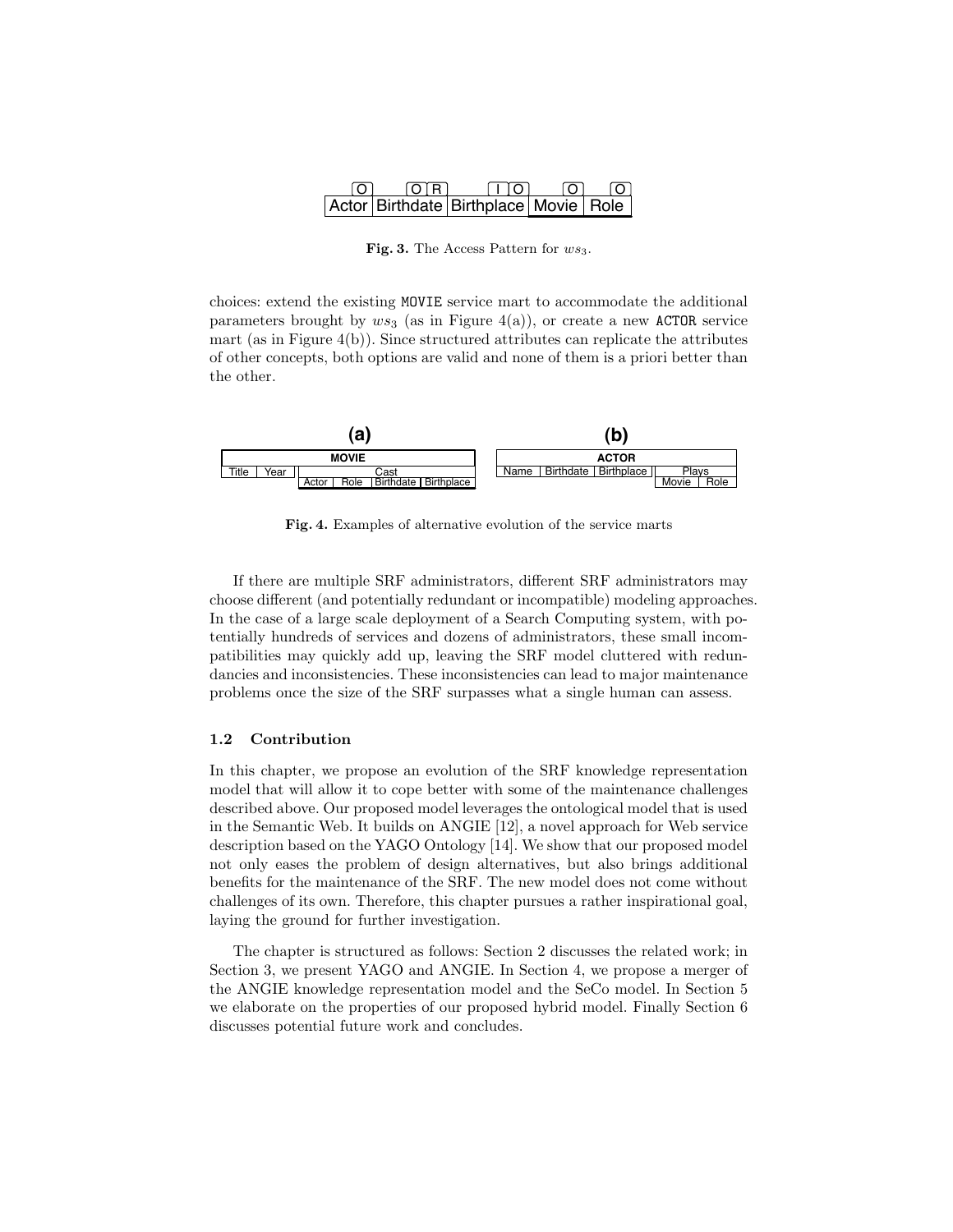## 2 Related Work

The combination of ontologies and services has been proposed before [10,12,13]. The ultimate goal of such an endeavor is to enable a higher degree of automation for the tasks involved in the life-cycle of service based applications. These include (among others) the discovery and selection of services, their composition, their execution and their monitoring. As proposed first in [13], ontologies can be used to model four types of service semantics: data semantics (the semantics pertaining to the data contained in the data source), functional semantics (the semantics pertaining to the functional capabilities of the service), non-functional semantics (the semantics related to the non-functional aspects of the service, such as security or reliability) and execution semantics (the semantics related to the invocation, result processing and exception handling of the service).

Several ontology have been proposed to describe these semantics and annotate services. The most well-known ones are OWL-S [2], WSMO [9], SAWSDL [7] and WSMO Lite [16]. Some of them hypothesized the need to semantically describe services at a level of detail that even requires to define a specific ontological language, e.g., the Web Service Modeling Language [6]. All these existing approaches have been perceived unsuited by practitioners in large scale deployments; mostly because of the extra cost of annotating services.

To avoid this pitfall, we decided to look for a light weight approach possibly based on a minimal ontological language. Therefore, we turn our interest to ANGIE [12], a novel approach that is centered on YAGO Ontology [14]. ANGIE leverages the "lightest" of the ontological languages, RDF. This model builds only on typed resources and labeled links. ANGIE uses RDF to describe the input and the output parameters of Web Services and to orchestrate their invocation in order to dynamically extend YAGO with instances loaded from the Web. In the remainder of the chapter we report our initial findings on how ideas from the ANGIE model can ease the definition of new services in SeCo.

## 3 YAGO and ANGIE

#### 3.1 YAGO

YAGO [14] is a large semantic knowledge base (an ontology). It contains 3 millions entities (such as movies, cities, universities and people) and 28 millions facts about them (such as birth dates, appearances in movies, geographical location etc.). YAGO was constructed automatically from Wikipedia and WordNet [8]. In YAGO, knowledge is represented in the RDFS model [4]. This model can be seen as a directed labeled multi-graph, in which nodes represent entities and edges represent relationships between the entities. For example, the node Apollo Theatre is linked to the node Shall we dance by an edge labeled shows (see Figure 5). The labels of the edges are called relations. YAGO uses a set of 100 predefined relations. These include a variety of link types, such as bornIn, locatedIn, directedMovie or isCapitalOf.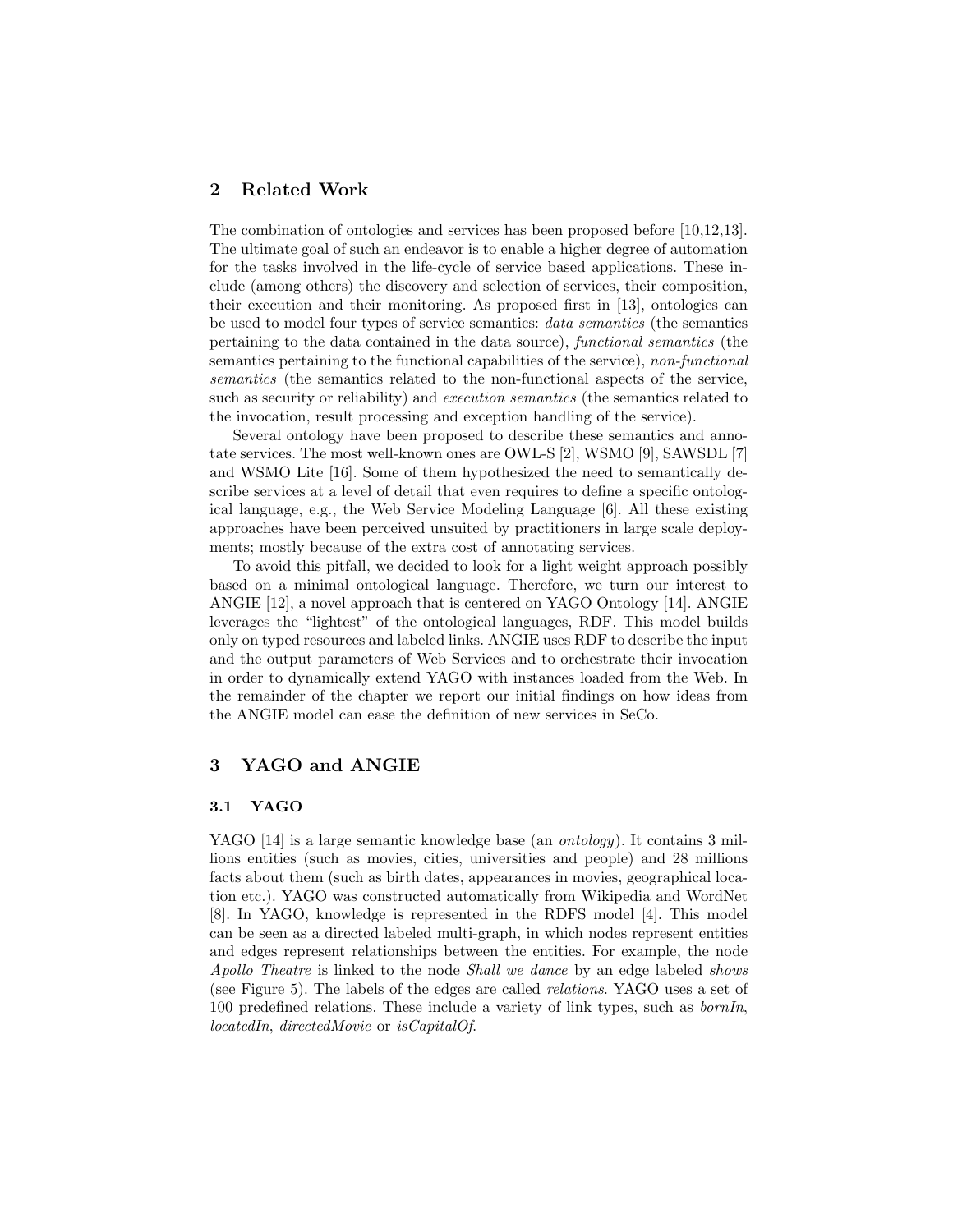

Fig. 5. An excerpt from an RDF ontology.

RDF knowledge bases distinguish between instances (such as Jennifer Lopez, drawn thin) and concepts, i.e., groups of similar instances (such as actor or movie, in bold). Instances and concepts are both nodes in the RDF graph. For example, the concept *movie* is a node in the RDF graph. An instance is linked to its concept by the relation type. A concept is linked to a more general concept by the relation subclassOf. For example, the sub-concept actor is linked to the super-concept *person* in this way. Whenever an instance is an instance of a subconcept, it is automatically an instance of all of its super-concepts.

Relations are by themselves nodes in the RDF model. This makes it possible to talk about properties of relations in the same way as about instances. For example, to say that the domain of shows is the concept theatre, we can link the node of shows to the node theatre by the relation hasDomain (not shown in the figure). For illustration, we draw the relations as dashed arrows between the domain concept and the range concept (as shown in Figure 5). Every instance of a sub-concept of theatre (e.g., every instance of 3d-theatre) is also an instance of theatre. Thereby, the relation shows applies automatically to all instances that live somewhere below the concept theatre.

Different from classical database models, RDF models are inherently schemaless. This means that any instance can be linked to any other instance with any relation, as long as the domain and the range constraint of the relation are not violated.

#### 3.2 ANGIE

ANGIE [12] is a system that uses Web services to extend YAGO. ANGIE requires the manual registration of Web service and a manual mapping of the input and the output of the services to the concepts of the ontology<sup>3</sup>. Once the Web services

<sup>&</sup>lt;sup>3</sup> Such a mapping captures in a very light-weight way the *data semantics*, since all data types exchanged with the Web Service are mapped to ontological concepts. It also captures part of the functional semantics, since ANGIE can only model Web Services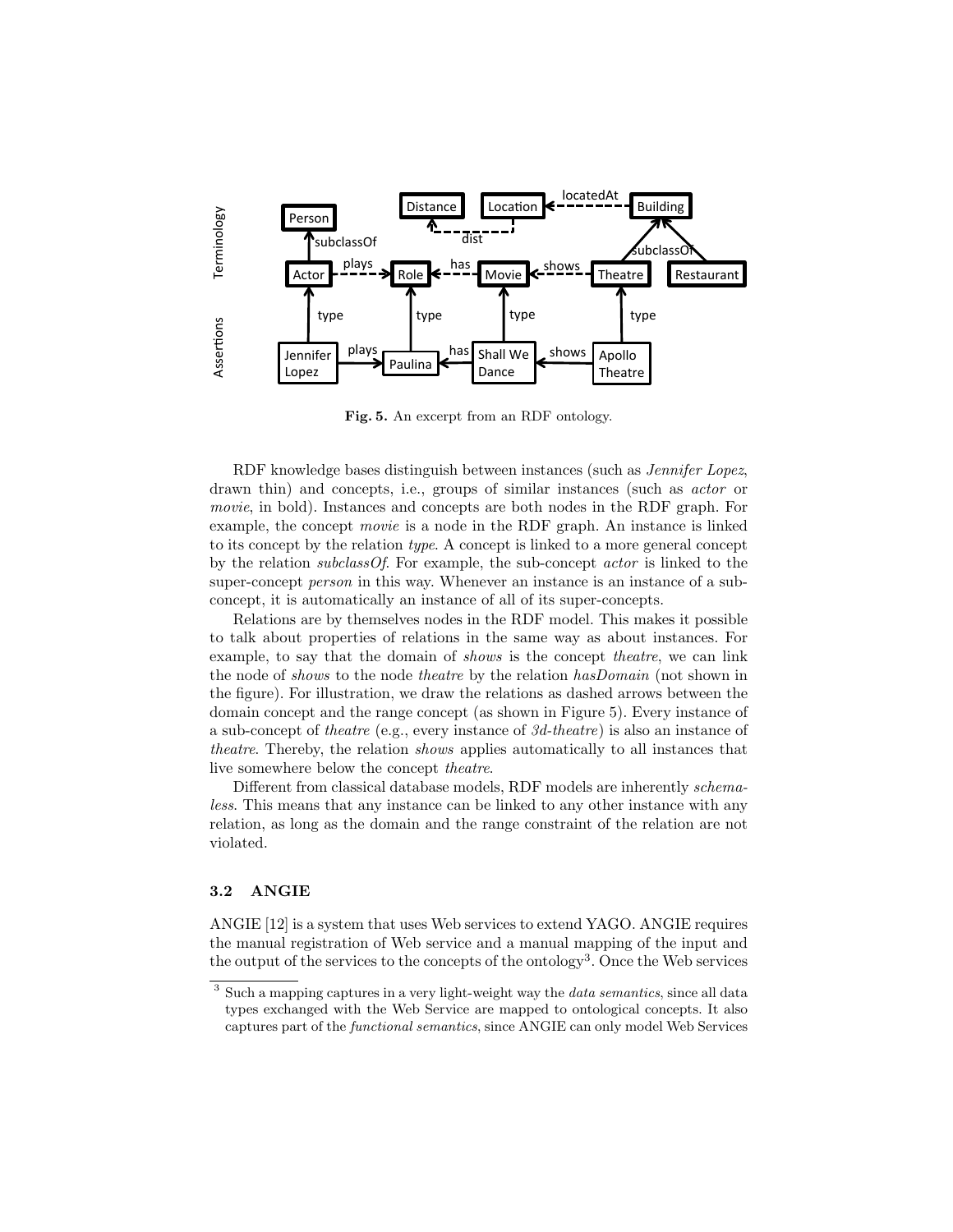have been registered, ANGIE allows answering queries on the knowledge base. Whenever the data in the knowledge base is not sufficient to answer a query, ANGIE calls the Web services to retrieve the required additional information. ANGIE can automatically determine the Web services that have to be called to answer the query and it can automatically combine different Web services should that be necessary. This process is transparent to the user, so that the user has the impression of browsing a huge knowledge graph – even though this graph is extended on the fly behind the scenes with the data from the Web services. While ANGIE can deal with arbitrarily-shaped Web services, it cannot deal with ranking of the results.

ANGIE works on *conjunctive SPARQL queries*. These queries can be thought of as RDF graphs that may have variables in the place of the nodes. For example, a user may ask for all movies of the Apollo Theatre by the query depicted in Figure 6. An answer to such a query is a subgraph of the ontology that is isomorphic to the query. In the example, we can match the query on the ontology depicted in Figure 5 with  $?m = Shall$  we dance. Therefore,  $?m = Shall$  we dance is an answer to the query.

Web Service Orchestration If a query cannot be matched on the ontology, or if we want to retrieve more answers than the ontology knows, ANGIE can resort to Web services. A Web service is represented just like a query: as an RDF graph that can contain variables in the place of nodes. Each edge is either an input edge or an output edge. Figure 6 shows a Web service at the top right, which requires as input (solid) a variable  $2a$  that must be an theatre and delivers as output (dashed) a fact that the theatre shows some movie ?b and that ?b is a movie. Before the Web service can be called, all variables in the input edges have to be instantiated. When the Web service returns its results, these are instantiations of the variables in the output edges.

When ANGIE receives a query, it tries to cover the query graph with (1) edges from the ontology or (2) output edges of Web services. Consider the example in Figure 6. We start with the query at the bottom. We cover the query with an instantiation of the Web service (on the layer above). The Web service covers the query edge (solid) with an output edge (dashed). It introduces an additional output edge (that  $?m$  is of type *movie*, dashed), which we did not ask for. It also introduces an input edge (that the Apollo Theatre has to be a theatre, solid). Now, the procedure is repeated: Every input edge has to covered again, either by the output edge of another Web service or by an edge from the ontology. In the example, the fact that the Apollo Theatre is a theatre is already in the ontology. Therefore, we can cover this input edge (solid) with the edge from the ontology (top layer, dashed). Now, every input edge and the query is covered. If we call the Web services from top to bottom, we will receive answers to the query. In our example, there is only one Web service, but if there are

that provide information about a give topic or entity, and part of the execution semantics, since it describes input and output, but cannot handle exceptions. No formal description of the non-functional semantics is provided.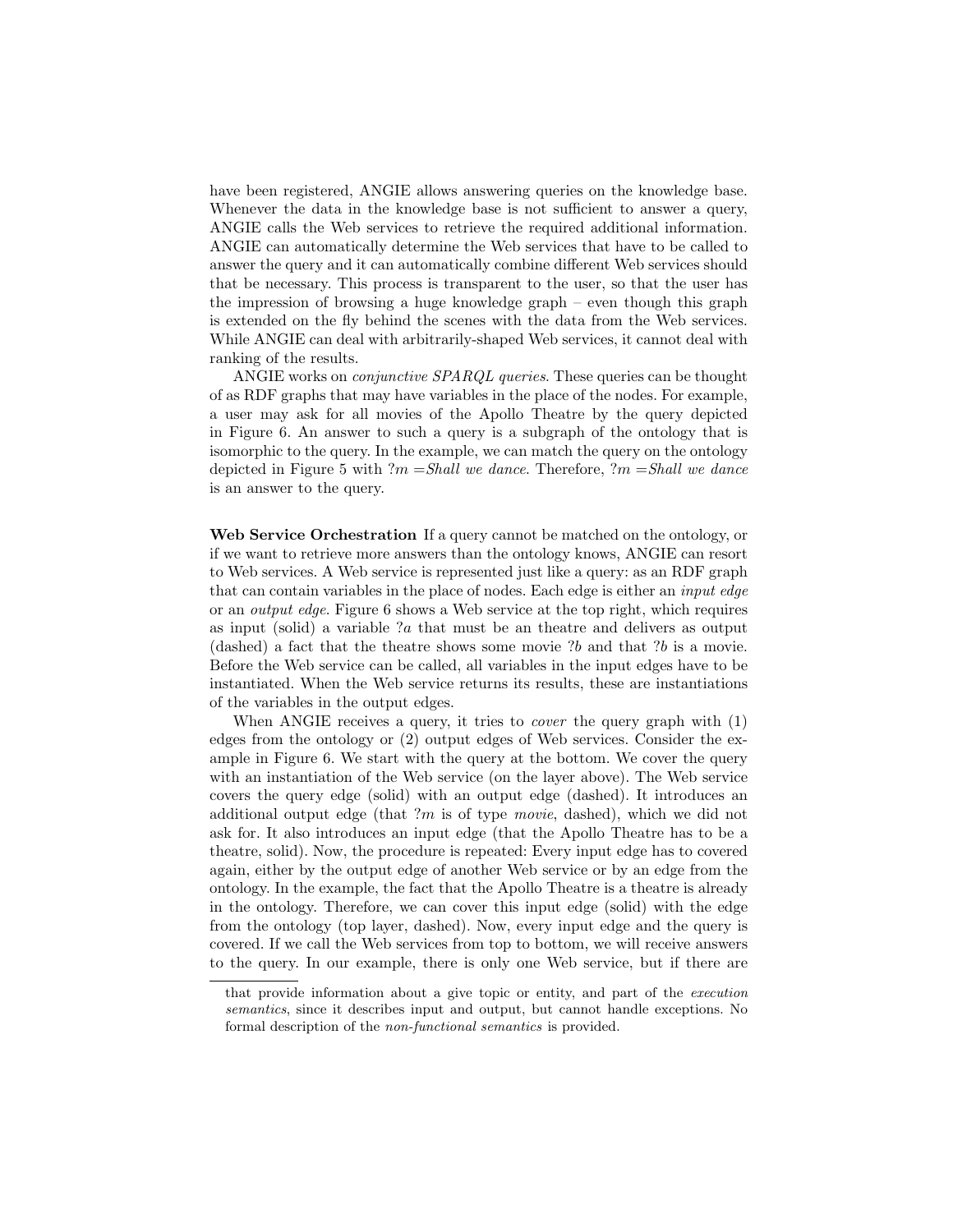

Fig. 6. A user query, a Web service, and a query cover.

multiple Web services, then the outputs of one service are "piped" into the inputs of another service. ANGIE implements a sophisticated scheduling algorithm that can compute such query covers efficiently and give preference to covers that are likely to return more answers. This works even when the query covers are recursive.

All data retrieved from the Web services is added to the ontology. Thereby, future queries can make use of the knowledge that has already been computed.

Virtual Web Services In some cases, the way the ontology models the data and the way the Web services return the data may not coincide. Consider for example the Web services depicted in Figure 7. While the first Web service can return the actors for a given movie, the second service can return not only the actors but also their roles. If the user asks only for the movies (as in the figure), Web service 1 can be applied, but Web service 2 cannot, because none of its output edges matches the query. Even the edges from the ontology cannot be applied, since the ontology models roles as a separate entity.

To bridge such mismatches, ANGIE supports *virtual services*. A virtual service is a pseudo Web service that does not have a physical Internet service behind it. "Calling a virtual service" means matching the input edges and then adding the output edges to the query cover – without any physical Web service call. In the example in Figure 7, the virtual service allows adding a  $playsIn$  fact, if there are plays and has facts for a role.

With the virtual service, our query can be answered even with Web service 2: We first call Web service 2 to retrieve movies together with their roles. Then,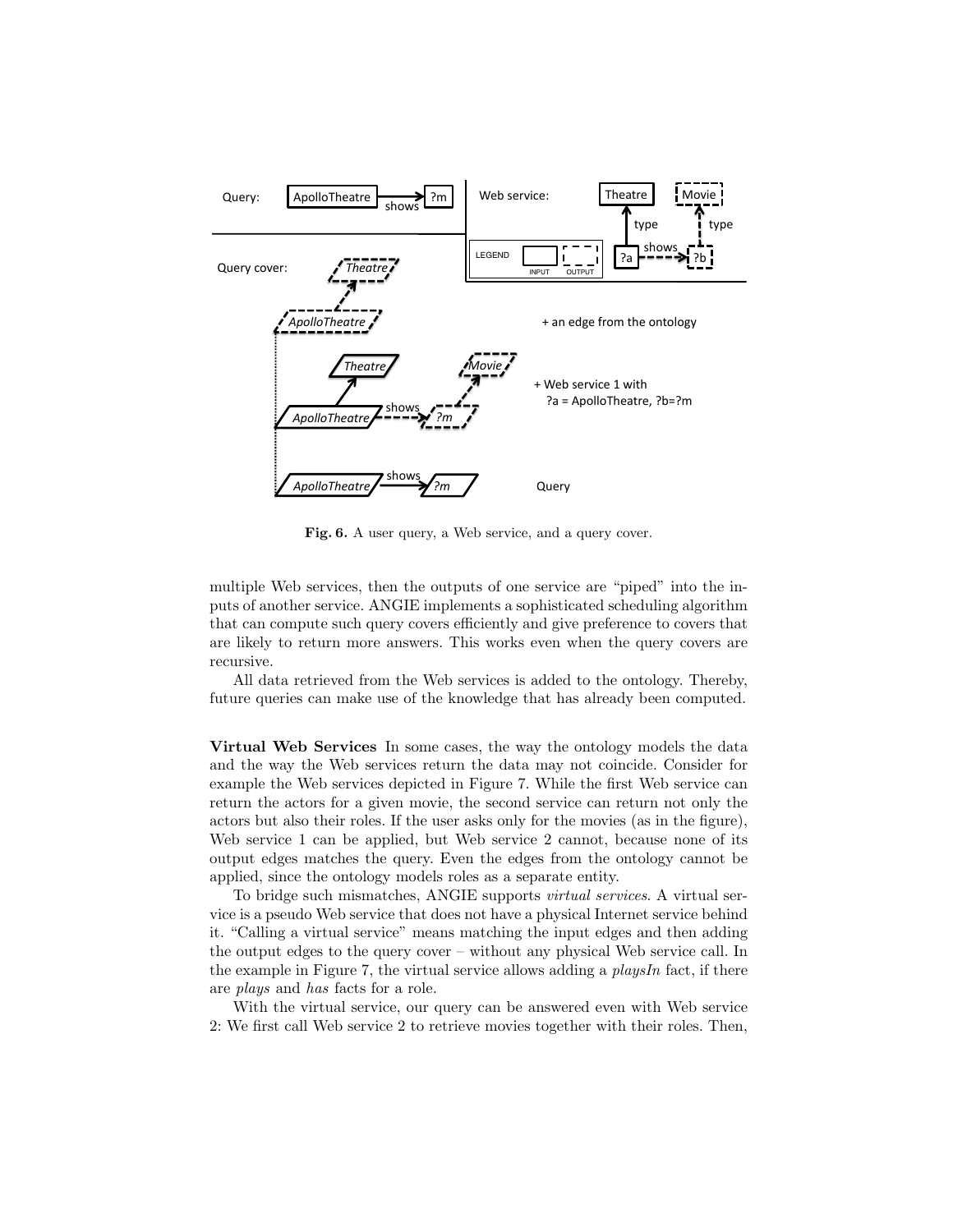

Fig. 7. A virtual Web service.

we "call" the virtual Web service to transform the output into  $playsIn$  facts that answer the query. Such a call does not involve any physical Web service call. It is a pure data manipulation on the query edges, which allows us to bridge data modelizations of different granularity.

## 4 Toward an ontological representation of the access patterns

Inspired by the ANGIE approach, we propose to substitute the Service Mart layer of the SRF model with the YAGO ontology. The role of Service Marts will be taken over by the concepts and relations of the ontology – just like explained in Section 3.2. Thereby, the conceptual layer of the SRF for the running example will be the ontology depicted in Figure 5.

In addition, we propose to describe the access patterns in the way Web Services are described in ANGIE: Each access pattern becomes a graph. The edges are labeled with relationships from the ontology. The nodes can be either constants from the ontology or variables. Each attribute of an access pattern becomes an edge that is labeled with the corresponding relationship from the ontology. This edge connects to a node with a variable. Structured attributes become star-shaped patterns. As in ANGIE, nodes are labeled as input nodes or output nodes. The type of a variable node is indicated by an outgoing type edge to a concept node.

To cope with the notion of ranking (typical for SeCo), ANGIE's representation of Web services has to be extended so as to allow not only input nodes and output nodes, but also ranking nodes. In every access pattern graph, there can be at most one node that is labeled as a ranking node. Such a node has to be an output node. In the illustrations, we represent a ranking node by a filled dashed frame. Figure 8 shows how the access patterns  $ws_1$  and  $ws_2$  from the introduction can be modeled;  $ws_1$ , which belonged to the Service Mart *Theater*, requires as input (solid) a variable ?a, a location, and produces as output (dashed) the theaters ?c, located at a distance ?b from the input location, and showing some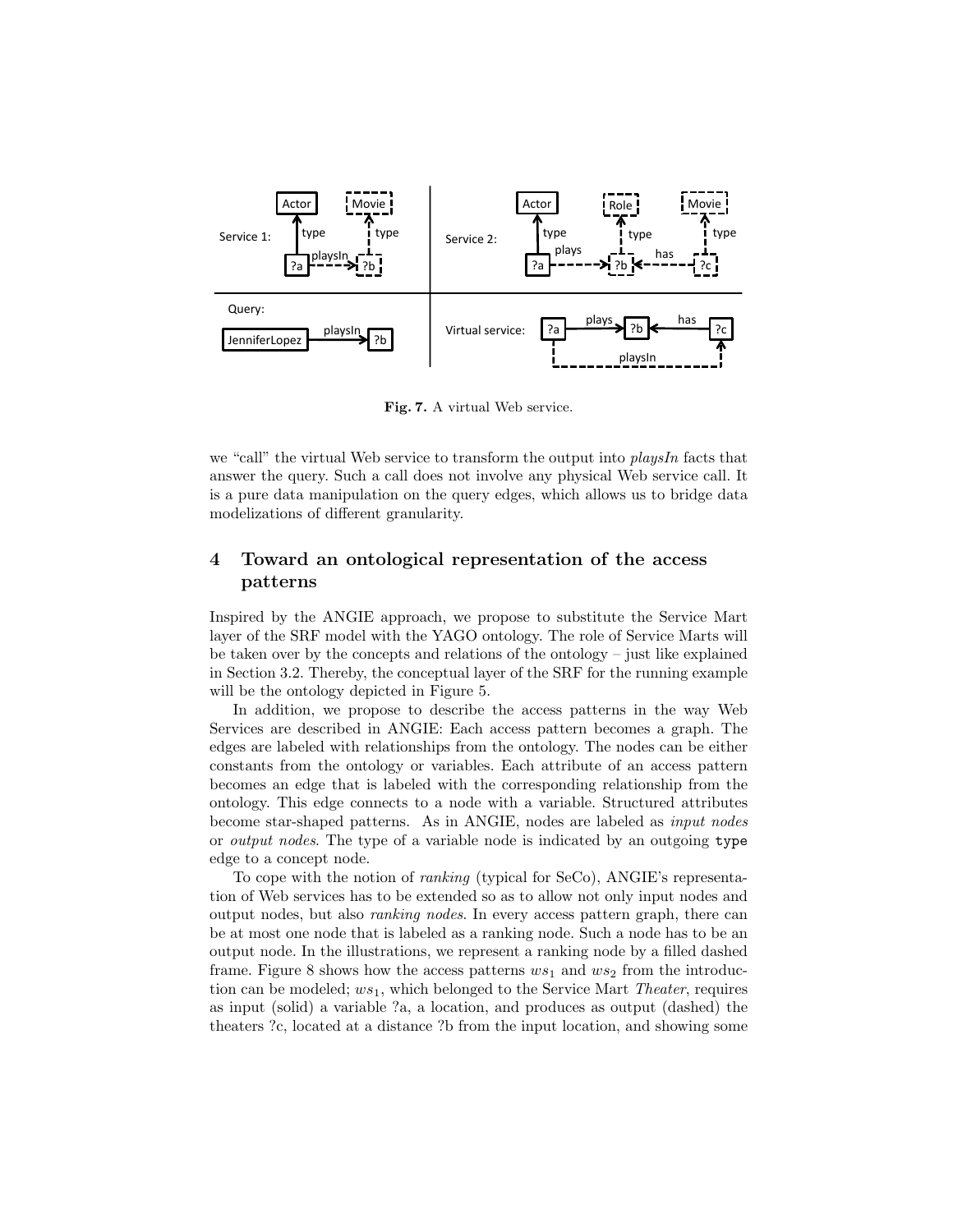

Fig. 8. RDF representation of two Access Patterns shown in Figure 3.

movie ?d; the results of  $ws_1$  are also ordered according to the distances ?b. Likewise,  $ws_2$ , which belonged to the Service Mart *Movie*, requires as input a the title ?e of movie ?a, and it produces as output the actors ?d that acted in the movies with the role ?c; results are ordered according to the production year ?b.

Noteworthily, the novel RDF representation is isomorphic w.r.t. the original one. This assures compatibility with the service description exploited by the other levels of the architecture. Indeed, we remark that all of our proposed changes happen purely at the level of service modeling. No changes to the Web service composition algorithms or the ranking algorithms of SeCo are necessary.

### 5 Properties of the Proposed Model

We note that the proposed representation helps in coping with the issues mentioned in the introduction: as Figure 9 depicts, there is no ambiguity whether the information brought by  $ws_3$  shall be stored within the service mart MOVIE or ACTOR. The administrator just has to describe the access pattern as a query on YAGO ontology: the access pattern selects instances of actors (?a type Actor) based on their birthplace (?a bornIn ?b), ranked by the date of birth (?a bornWhen ?e) and lists the movies they played in (?d type Movie; ?a plays ?c; ?d has ?c).

Given that every concept and property exists exactly once, there are fewer possibilities for inconsistencies to appear in the ontological model.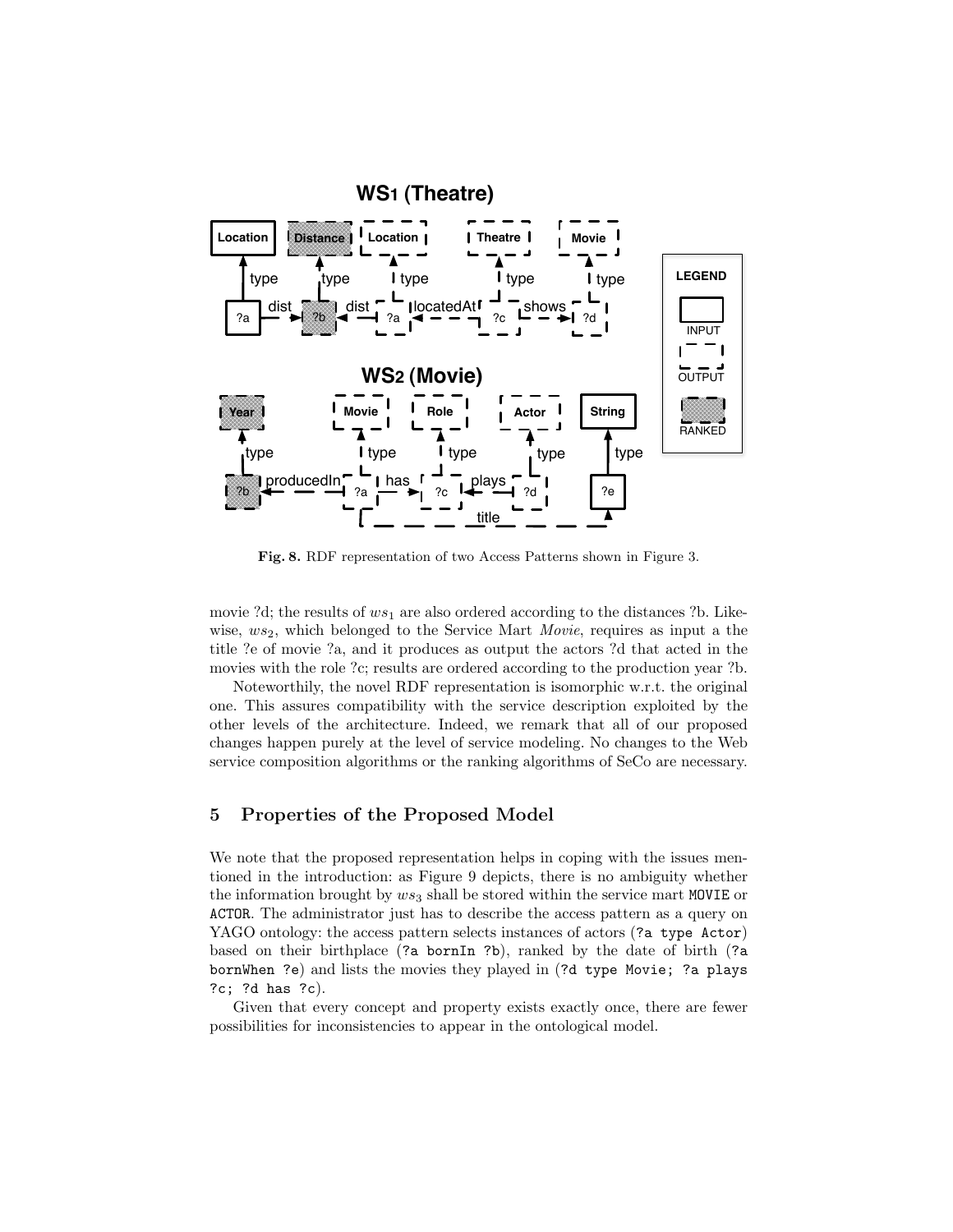

Fig. 9. The Web service  $ws_3$  in the new model.

In addition to the specific maintenance case that we developed through the paper, the use of an ontological description for the conceptual level brings several advantages: notably, the ontology can evolve independently from the registered data sources. In the SRF model that we are proposing, the ontology models the world and the access patterns model the Web Services. An extension of the ontology will not influence the access patterns. For instance, the subclass Restaurant of Building can exist in the ontology even if no access pattern refers to it. Vice versa, the addition or removal of an access pattern will not influence the ontology (provided that all necessary relations and concepts are present). Thereby, the roles of the ontology and the access patterns are clearly defined and distinct.

Since the ontology allows for the creation of sub-concepts, more specific concepts can be created without having to redo the work that has been done for the super-concept. The attributes of the sub-concept are automatically consistent with the attributes of the super-concept. By design, a Web service that delivers an instance of the sub-concept can also be used to deliver an instance of the super-concept. Furthermore, through the domains and ranges of relations, the target type of a relation is explicitly defined. There is no need to replicate this information with every link or every Web service. Target types are an inherent part of the model.

Since relations are first-class citizens of the model, the joinability of attributes follows directly from the definition of the relations and the access patterns. For example, if a Web service returns movies, then the joinability with another Web service that returns movies follows from the fact that both output variables are of type movie. This also works across different levels in the concept hierarchy: If one Web service returns 3d-movies and the other Web service returns silent movies, these Web services are still joinable, since both concepts are sub-concepts of movie. By factoring out this common information from the level of Web services to the level of classes, the ontological model avoids redundancy.

The only maintenance task left to SRM administrators is the extension of the ontology when the registration of a new Web Service requires adding new concepts and relationships to YAGO. For instance, if the relationship bornIn is not present in the ontology, but is brought in by a Web service, then this relationship has to be added by the SRF administrator. This is not a trivial task per se, but at least we can rely on established methodological approaches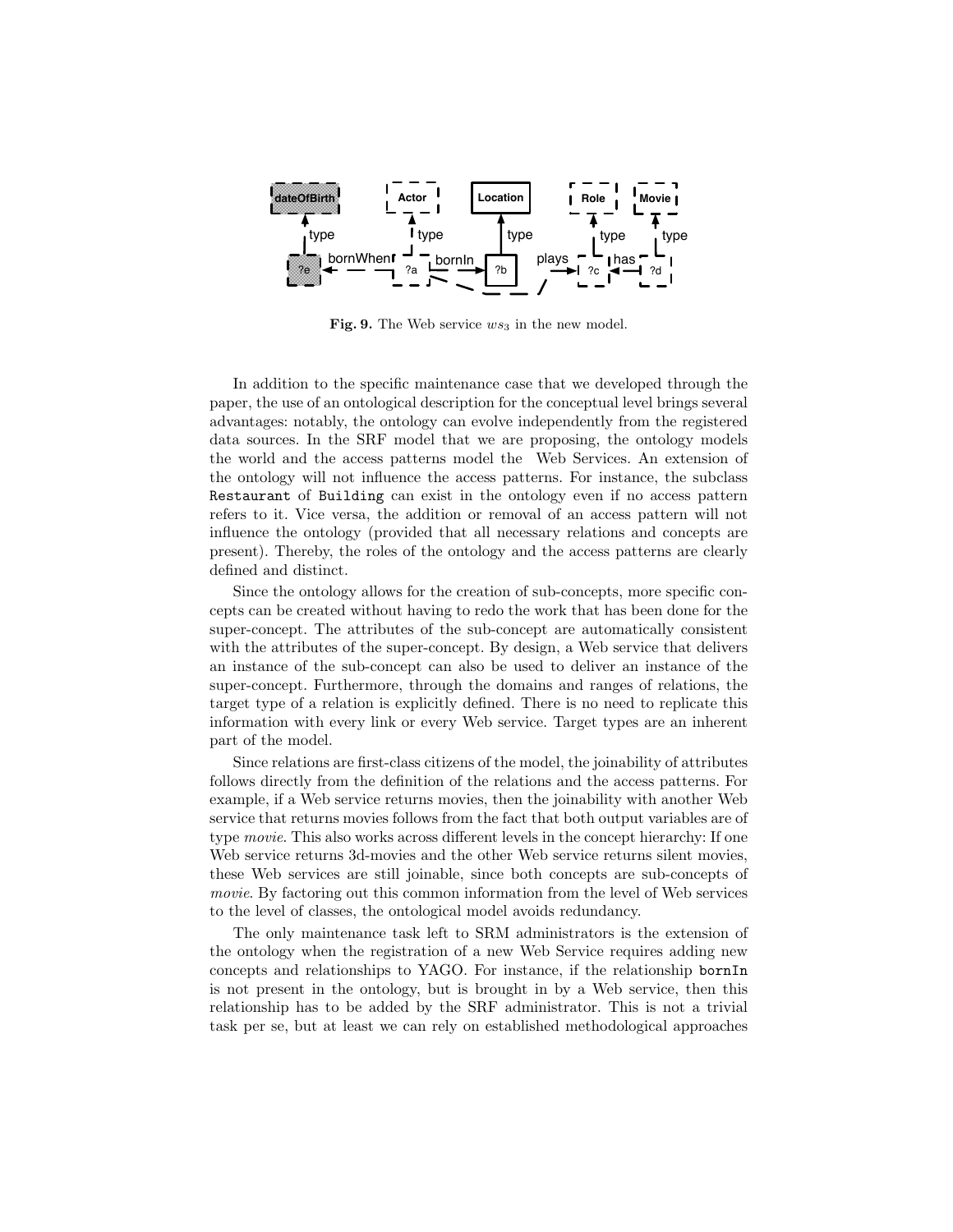(e.g., METHONTOLOGY [5], On-To-Knowledge [15], and DILIGENT [11]) for ontology development and maintenance.

#### 6 Conclusions and Future Work

In this article, we have discussed some of the maintenance challenges that SeCo will face when more users, services and administrators start using the system in parallel. We have argued that, for this task, the SeCo knowledge representation model would benefit from a more ontological design. We have proposed and studied an ontological adaptation of the SeCo model, inspired by the model used in the ANGIE system. We have shown that the new model mitigates some of the maintenance challenges, thus contributing to SeCo's fitness for going mainstream.

We believe that, apart from easing some of the maintenance challenges, an ontological top layer of SeCo opens the door to a wide range of possible interactions between SeCo and existing ontologies. These include not only YAGO but also the vast resources of the Linking Open Data Project (LOD) [1]. Whilst the LOD has not been the focus of this article, we are confident that the shared knowledge representation will ease knowledge exchange between the LOD and SeCo in the future – e.g., by answering queries with data from the LOD in case a Web service is not available.

We believe that there is much further research potential in the combination of ANGIE and SeCo. For example, the orchestration algorithm of ANGIE can only combine the outputs of one Web Service with the inputs of another Web Service (i.e., it can only perform *pipe joins*, in SeCo terminology). Therefore, some registered Web Service cannot be used directly. SeCo, in contrast, can master the combinatory explosion that appears when results from multiple Web Services are combined, because it uses rank aware parallel join operators.

On the other hand, ANGIE is very good at answering SPARQL queries. This is an avenue on which SeCo could benefit. One possibility to combine the advantages of SeCo and ANGIE would be to register Web Services both in ANGIE and in SeCo. Whenever a user issues a SPARQL query on YAGO, ANGIE could orchestrate (virtual and real) Web Services normally whenever it can pipe the output of one Web Service into the input of another Web Service. When ANGIE faces the problem to perform parallel joins on the results of multiple Web Services, it could delegate the execution of this part of the orchestration to SeCo. This is just one example for the research possibilities that wait to be discovered in further cross-fertilization of these approaches.

#### References

- 1. C. Bizer, T. Heath, and T. Berners-Lee. Linked data the story so far. International Journal on Semantic Web and Information Systems, 5(3):1–22, 2009.
- 2. M. Burstein, J. Hobbs, O. Lassila, D. Mcdermott, S. Mcilraith, S. Narayanan, M. Paolucci, B. Parsia, T. Payne, E. Sirin, N. Srinivasan, and K. Sycara. Owl-s: Semantic markup for web services. Website, 2004.